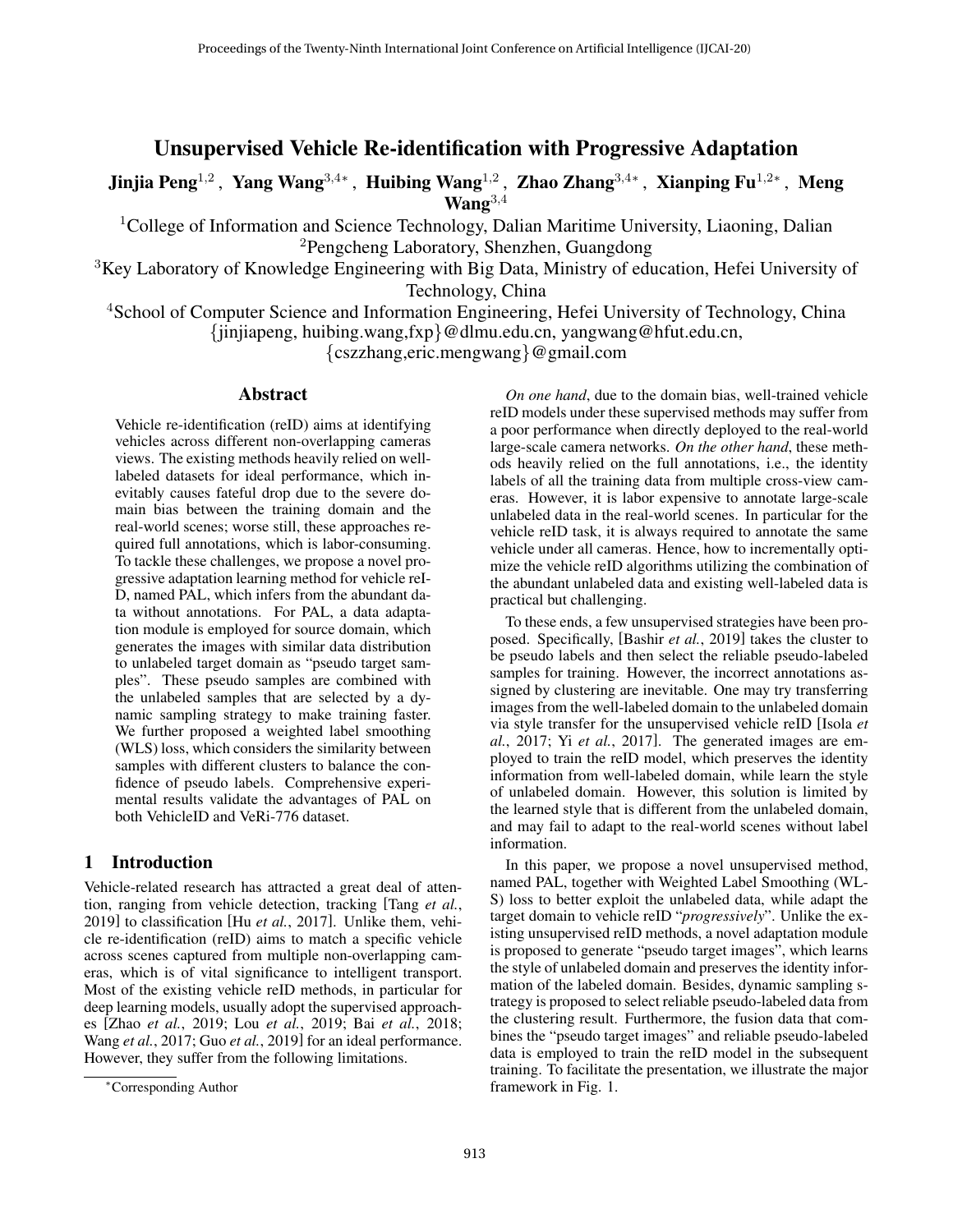<span id="page-1-0"></span>

Figure 1: Illustration of the PAL framework. The images are transferred from the source domain to target domain for pseudo target samples generation. During each iteration, we 1) train the reID model by the proposed WLS-based feature learning network that utilizes the fusion data, combining the pseudo target samples with selected samples, and 2) assign pseudo labels with various weights for unlabeled images and select reliable samples according to a dynamic sampling strategy. A means pseudo-labeled images and B is generated images.

Our major contributions are summarized as follows:

- A novel progressive method, named PAL, is proposed for unsupervised vehicle reID to better adapt the unlabeled domain, which iteratively updates the model by WLS based feature learning network, and adopts dynamic sampling strategy to assign labels for selected reliable unlabeled data.
- To make full use of the existing labeled data, PAL employs a data adaptation module based on Generative Adversarial Network (GAN) for generating images as the "pseudo target samples", which are combined with the selected samples from unlabeled domain for model training.
- The feature learning network with WLS loss is proposed, which considers the similarity between the samples and different clusters to balance the confidence of pseudo labels to improve the performance.

Experimental results on benchmark data sets validate the superiority of our method, which is even better than some supervised vehicle reID approaches.

## 2 Progressive Adaptation Learning for Vehicle ReID

In this section, we formally discuss our proposed technique of progressive adaption learning, named PAL, for vehicle reI-D. Specifically, as shown in Fig[.1,](#page-1-0) a data adaptation module based on GAN is trained to transfer the well-labeled images to the unlabeled target domain, which aims at smoothing the domain bias and make full use of the existing source domain images. Then the generated images are employed as the "pseudo target samples" and combined with selected unlabeled samples to serve as the input to ResNet50 [\[He](#page-6-10) *et al.*[, 2015\]](#page-6-10) for feature learning, which adapts the target domain progressively. When the model is trained, WLS loss is proposed to balance the confidence of unlabeled samples and different clusters, which exploits the pseudo labels with different weights, according to the model trained by the last iteration. Then the output features of the reID model are employed to select reliable samples by dynamic sampling strategy. Finally, the "pseudo target samples" with accurate labels and selected samples from unlabeled domain with pseudo labels are combined to be the training sets for the next iteration. In this way, a more stable adaptive model could be learned progressively.

#### 2.1 Pseudo Target Samples Generated Network

For a target domain, the supervised learning approaches are limited by the unlabeled samples, which can't be utilized to train reID model. Though there are well-labeled datasets, directly applying them to target domain may suffer from a poor performance because of the domain bias mainly caused by diversified illuminations and complicated environment. To remedy this, CycleGAN [Zhu *et al.*[, 2017;](#page-6-11) Lin *et al.*[, 2019\]](#page-6-12) is employed to make full use of these welllabeled data, which generates "pseudo target samples" to narrow down the domain bias by transferring the style between source domain and target domain. The generated images share the similar style with the target domain while preserving the identity information of the source domain. Specifically, it comprises of two generator-discriminator pairs, (G,  $D_T$ ) and  $(F, D_S)$ , which maps a sample from source (target) domain to target (source) domain and generate a sample which is indistinguishable from those in the target(source) domain[\[Almahairi](#page-6-13) *et al.*, 2018]. For PAL, besides the traditional adversarial losses and cycle-consistent loss, a content loss [\[Taigman](#page-6-14) *et al.*, 2016] is utilized to preserve the label information from the source domain, which is formulated as:

$$
L_{id}(G, F, X, Y) = E_{y \sim p_{data}(y)} ||F(y) - y||_1
$$
  
+ 
$$
E_{x \sim p_{data}(x)} ||G(x) - x||_1,
$$
 (1)

where  $X$  and  $Y$  represent the source domain and target domain, respectively.  $p_{data}(x)$  and  $p_{data}(y)$  represent the sample distributions in the source and target domain.

One may wonder why the generated network could make full use of the well-labeled data, we answer this question from the following two aspects: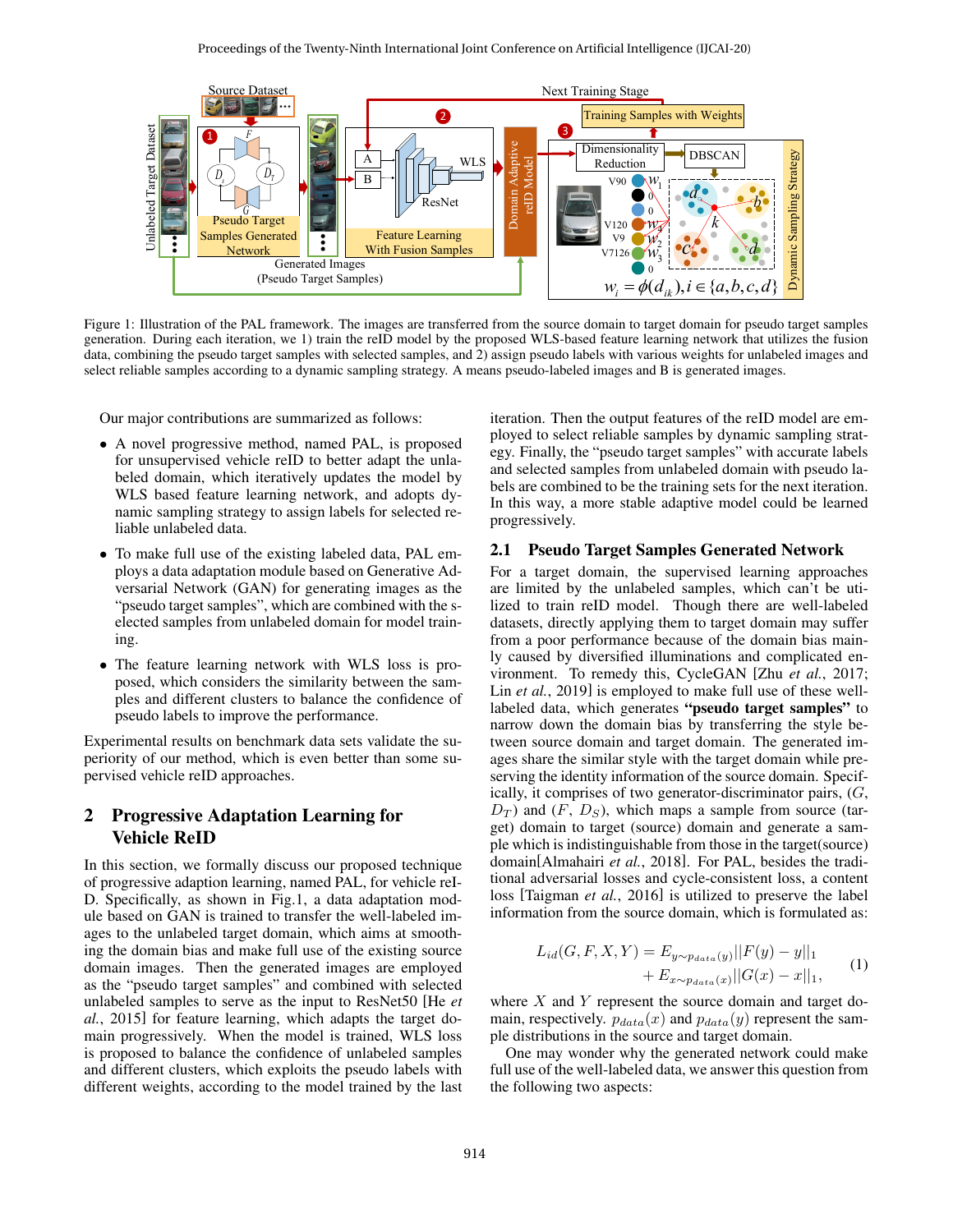- Through CycleGAN, the generated "pseudo target samples" have similar distribution for the target domain, which reduces the bias between source and target domain.
- Furthermore, the identity information of source domain is also preserved by turning the content loss during the transferring phrase, implying that the well labeled annotations could be re-utilized in the subsequence.

#### 2.2 Feature Learning Network with WLS Loss

Feature learning plays a vital role of the PAL, which trains the model by combining the generated "pseudo target images" with the selected pseudo labeled samples. For the "pseudo target images", it's easy to obtain the label information. However, how to assign labels for the pseudo labeled samples reasonably is a big challenge, due to the following facts:

- If the clustering centroids serve as the pseudo labels, it may cause ambiguous prediction during the training phase due to the inaccurate clustering results.
- Moreover, it is not reasonable to assign the same labels to all the samples regardless of the distance to the clustering centroids.

Hence, WLS loss is proposed to set the pseudo label distribution as a weighted distribution over all clusters, which effectively regularizes the feature learning network to the target training data distribution.

Specifically, we model the virtual label distribution as a weighted distribution over all clusters for unlabeled data according to the distance between the features and each centroid of clusters. Thus, the weights over all clusters are different in WLS loss. In this way, a dictionary  $\alpha$  is constructed to record the weights. For an image  $q$ , the weights of the label can be calculated as:

$$
w_k^g = \frac{1}{K} \alpha_k^g, k \in [1, K],
$$
 (2)

where  $\alpha_k^g$  represents the weight of the image g over the kth cluster. To obtain  $\alpha_k^g$ , unlabeled samples are clustered to obtain centroids set  $C = \{c_1, c_2, ..., c_k\}, k \in [1, K]$ , which is introduced in section [2.3.](#page-2-0)  $K$  is the number of clusters, while the similarity between  $g$  and  $c_k$  can be calculated as  $d_k^g = ||f_g - f_{c_k}||_2$ , where f represents the feature of images or centroids. The set of distance of image  $g$  over  $K$  centroids could be described as:  $d^g = \{d_1^g, d_2^g, ..., d_k^g\}, k \in [1, K].$ Inspired with [Huang *et al.*[, 2019\]](#page-6-15), then all elements in  $d^g$ are sorted with descending order, and saved to  $ds^g$ .  $\alpha_k$  is obtained by taking the corresponding index of  $ds_k^g$  in the set of  $ds^g$ :

$$
\alpha_k^g = \left(1 - \frac{d_k^g}{\max(d^g)}\right) \cdot \psi_{ds^g}(d_k^g),\tag{3}
$$

where  $\psi_{dsg}(\cdot)$  is the index of  $d_k^g$  in  $ds^g$ . Thus, the corresponding relationship between images and cluster centroids is constructed with different weights. In order to filter noise, top- $m$  in  $w$  are selected as reliable weights, with others set to 0. To this end, we have:

$$
w_k^g = \begin{cases} 0, & \text{if } w_k^g < \theta \\ w_k^g, & \text{if } w_k^g > = \theta, \end{cases}
$$
 (4)

where  $\theta$  is a threshold. Thus, the WLS loss of unlabeled data  $\ell_{wls}$  can be formulated as:

$$
\ell_{wls} = -\sum_{k=1}^{K} w_k \log(p(k)) \tag{5}
$$

Besides the real unlabeled samples, there are some generated images by CycleGAN that are combined to train the reID model. The training loss is defined as follows:

$$
\ell = -(1 - \sigma) \cdot log(p(y)) - \sigma \cdot \lambda \cdot \sum_{k=1}^{K} w_k log(p(k)) \quad (6)
$$

For a generated image  $\lambda = 0$ , the loss is equivalent to crossentropy loss and  $y$  is the label of the generated image. When  $\lambda = 1$  means the image is from the unlabeled data and y is the cluster it belongs to. Beyond that, for the unlabeled data,  $\sigma$  is a smoothing factor between cross-entropy loss and WLS loss.

### <span id="page-2-0"></span>2.3 Dynamic Sampling Strategy

It is crucial to obtain appropriately selected candidates to exploit the unlabeled data. When the model is weak, small reliable measure is set, which is nearby to the cluster centroids in the feature space. As the model becomes stronger in subsequent iterations, various instances should be adaptively selected as the training examples. Hence, a dynamic sampling strategy is proposed to ensure the reliability of selected pseudo-labeled samples. As shown in Fig[.1,](#page-1-0) images in the target domain is processed by the well-trained reID model to output the features with high dimensions. Most methods select the K-Means to generate clusters, which are required to be initialized by the cluster centroids. However, it is uncertain on how many categories are required in the target domain. Hence, DBSCAN is selected as the clustering method. Specifically, instead of employing the fixed clustering radius, the paper employs a dynamic cluster radius rad that is calculated by K-Nearest Neighbors (KNN). After DBSCAN, in order to filter noise, some of top reliable samples are selected to be assigned with soft labels, according the distance between features of the samples and cluster centroids. For our method, samples with  $||f_g, c_{f_g}||_2 < \gamma$  are satisfied for the next iteration for training model, where  $f_q$  is the feature of g-th image and  $c_{f_g}$  is the feature of the cluster centroid where the  $f_g$  belongs to. Our method is summarized in Algorithm [1.](#page-3-0)

#### 3 Experiments

#### 3.1 Datasets and Evaluation Metrics

The experiments are conducted over the following two typical data sets for Vehicle reID: VeRi-776 and VehicleID. VeRi-776 [Liu *et al.*[, 2018\]](#page-6-16) is a large-scale urban surveillance vehicle dataset for reID, which contains over 50,000 images of 776 vehicles, where 37,781 images of 576 vehicles are employed as training set, while 11,579 images of 200 vehicles are employed as a test set. A subset of 1,678 images in the test set generates the query set. VehicleID [Liu *et al.*[, 2016a\]](#page-6-17) is a surveillance dataset from the real-world scenario, which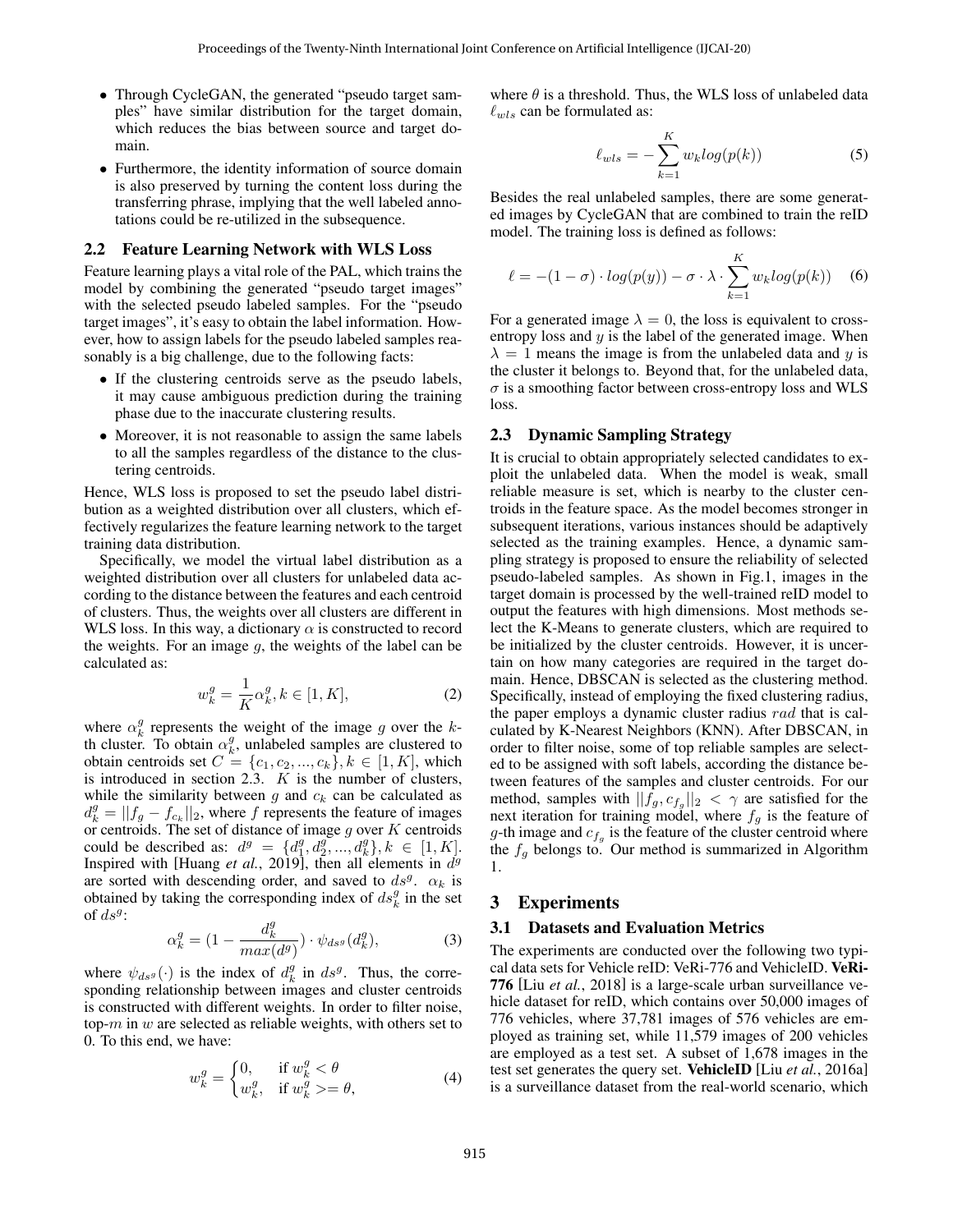Algorithm 1 PAL for Unsupervised Vehicle reID

**Require:** Numbers of images on the target domain  $N$ , labeled Source domain S, unlabeled target domain T, iteration number  $M$ , cluster number  $K$ , reliability threshold  $\gamma$ , new Training Set D

**Ensure:** An encoder  $E$  for target domain

- 1: Transfer style from  $S$  to  $T$  by GAN to generate pseudo target images  $ST$
- 2: Initialization  $E^{(0)}$  with  $ST$ , D:  $D = ST$
- 3: for  $i=1$  to  $M$  do
- 4: Train  $E^{(i)}$  with D utilizing WLS-based feature learning network, compute  $ft = E^{(i)}(D)$
- 5: Reduce dimension by manifold learning  $f =$  $mad({ft})$ , calculate number and centroids of clusters:  $(K, C) = DBSCAN(f)$
- 6: Select features of centroids:  ${c_k}_{k=1}^K \rightarrow {f_{c_k}}_{k=1}^K$
- 7:  $D = ST$
- 8: for  $k=1$  to  $K$  do

9: **for**  $g = 1$  to N **do** 

- 10: **if**  $||f_g, f_{c_k}||_2 > \gamma$  **then**
- 11:  $D = D \cup T_q$
- 12: Calculate weights  $w_k^g$  by Eq.(2)(3)(4)
- 13: end if
- 14: end for
- 15: end for
- <span id="page-3-0"></span>16: end for

contains 221,763 images corresponding to 26,267 vehicles in total. From the original testing data, four subsets, which contain 800, 1,600, 2,400 and 3,200 vehicles, are extracted for vehicle search for multi-scales. CMC curve and mAP are employed to evaluate the overall performance for all test images. For each query, its average precision (AP) is computed from the precision-recall curve.

## 3.2 Implementation Details

For CycleGAN, the model is trained in the tensorflow [\[Abadi](#page-6-18) *et al.*[, 2016\]](#page-6-18). It is worth mentioning that any label notation aren't utilized during the learning procedure. In the stage of the feature learning, the ResNet50 [He *et al.*[, 2015\]](#page-6-10) is employed as the backbone network. For PAL, the images are transferred by CycleGAN from source domain to target domain, which are as "Pseudo target samples" for training the feature learning model. Considering the limit of device, when training reID model on the VeRi-776, 10,000 transferred images from VehicleID are utilized as the "pseudo target images". The same implementations are conducted when the reID model is trained on the VehicleID. Besides that, when training the unsupervised model on VehicleID, only 35,000 images from the VehicleID are selected as the training set. Moreover, any annotations of target domain aren't employed in our framework.

## 3.3 Comparison with the State-of-the-art Methods

In this section, the results of the comparison between PAL and other state-of-the-art methods are reported in Tables [1,](#page-3-1) [2](#page-4-0) and Figures [2,](#page-3-2) [3,](#page-5-0) which includes: (1) FACT [Liu *[et al.](#page-6-19)*, [2016b\]](#page-6-19); (2) FACT+Plate-SNN+STR [Liu *et al.*[, 2016b\]](#page-6-19); (3)

<span id="page-3-2"></span>

Figure 2: CMC results of several typical methods on VeRi-776. The proposed PAL outperforms other compared methods, especially the "CycleGAN" and the "Direct Transfer". Besides that, compared with the "PAL (iter=1)", "PAL" has a high improvement in mAP, which demonstrates the progressive learning could increase the adaptive ability for the reID model in the unlabeled target domain.

<span id="page-3-1"></span>

| Method                 | $mAP(\%)$ | $Rank1(\%)$ | Rank $5\%$ |
|------------------------|-----------|-------------|------------|
| <b>FACT</b>            | 18.75     | 52.21       | 72.88      |
| FACT+Plate-SNN+STR     | 27.77     | 61.44       | 78.78      |
| <b>VR-PROUD</b>        | 22.75     | 55.78       | 70.02      |
| PUL.                   | 17.06     | 55.24       | 66.27      |
| CycleGAN               | 21.82     | 55.42       | 67.34      |
| Direct Transfer        | 19.39     | 56.14       | 68.00      |
| <b>Baseline System</b> | 31.94     | 58.58       | 73.24      |
| PAL.                   | 42.04     | 68.17       | 79.91      |

Table 1: Performance of different methods on VeRi-776. The best results are shown in bold face. PAL can achieve best performance.

Mixed Diff+CCL [Liu *et al.*[, 2016a\]](#page-6-17); (4)VR-PROUD [\[Bashir](#page-6-7) *et al.*[, 2019\]](#page-6-7); (5) CycleGAN [Zhu *et al.*[, 2017\]](#page-6-11). This is method of style transfer, which is employed for the domain adaptation; (6) Direct Transfer: It directly employed the welltrained reID model by the [\[Zheng](#page-6-20) *et al.*, 2018] on source domain to the target domain; 7)Baseline System. Compared with the framework of PAL, it utilizes the original samples from source domain instead of generated data and the reID model is only trained with cross-entropy (CE) loss; 8)PUL [Fan *et al.*[, 2018\]](#page-6-21). The methods of (1), (2) and (3) are supervised vehicle reID approaches. And others are unsupervised methods. Specially, the PUL is an unsupervised adaptation method of person reID. Since only a few works focused on the unsupervised vehicle reID, PUL is compared with the proposed PAL in this paper. There are some other methods that similar with PUL. However, most of them require special annotations, such as labels for segmenting or detecting keypoints, which are not annotated in the existing vehicle reID datasets. From the Tables [1,](#page-3-1) [2,](#page-4-0) we note that the proposed method achieves the best performance among the compared with methods with Rank-1 =  $68.17\%$ , mAP =  $42.04\%$ on VeRi-776, Rank-1 = 50.25%, 44.25%, 41.08%, 38.19%, mAP = 53.50%, 48.05%, 45.14%, 42.13% on VehicleID with the test size of 800, 1600, 2400, 3200, respectively.

Compared with PUL [Fan *et al.*[, 2018\]](#page-6-21) and VR-PROUD [\[Bashir](#page-6-7) *et al.*, 2019], PAL has 24.98% and 19.29% gains on VeRi-776, respectively. Our model also outperforms the PUL and VR-PROUD in Rank-1, Rank-5 and mAP on VehicleI-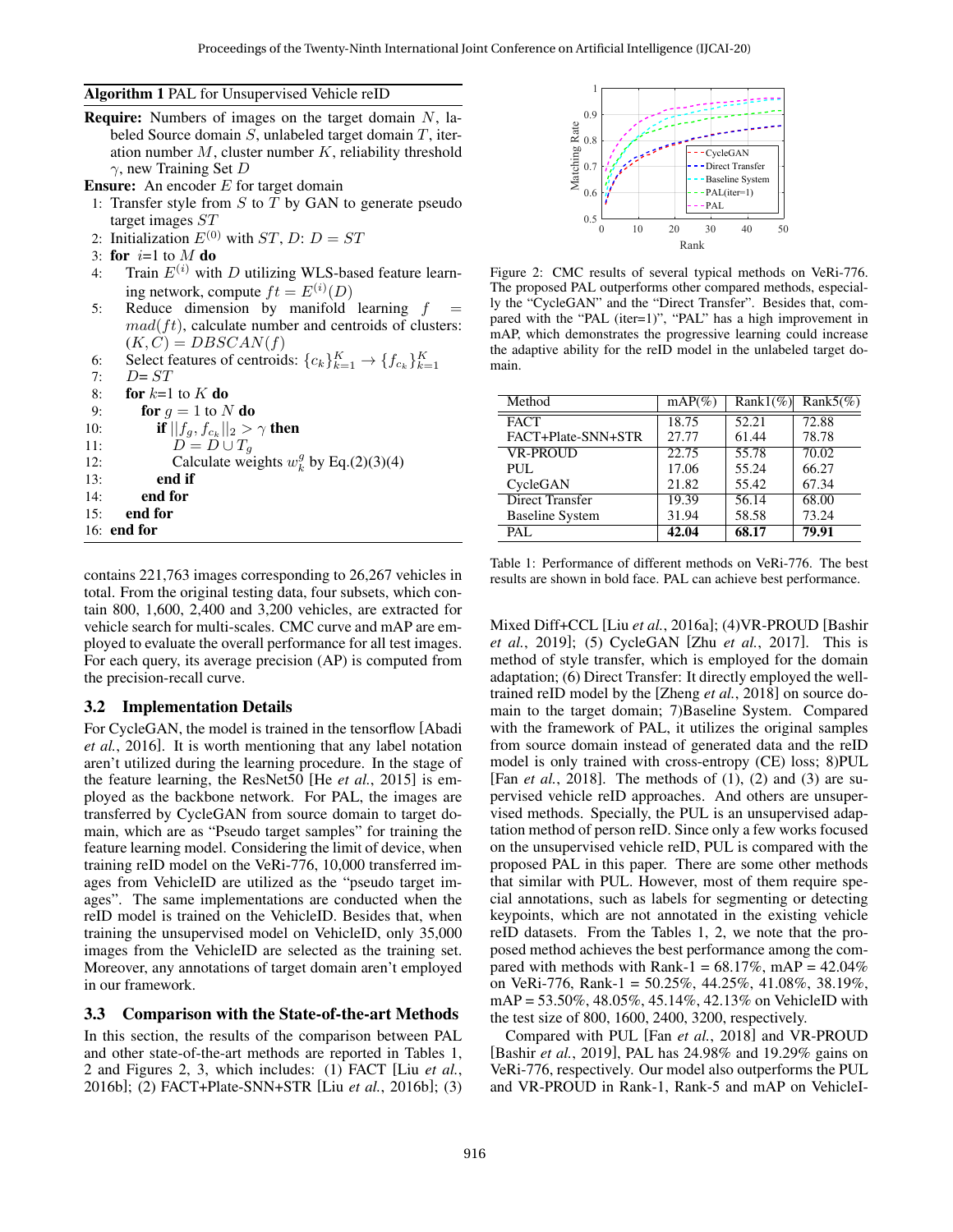<span id="page-4-0"></span>

| Method                 | Test size = $800\,(%)$   |       | Test size = $1600\,(%)$ |                          | Test size = $2400\,(%)$ |       | Test size = $3200\,(%)$        |       |       |                          |       |       |
|------------------------|--------------------------|-------|-------------------------|--------------------------|-------------------------|-------|--------------------------------|-------|-------|--------------------------|-------|-------|
|                        | mAP                      | Rank1 | Rank5                   | mAP                      | Rank1                   | Rank5 | mAP                            | Rank1 | Rank5 | mAP                      | Rank1 | Rank5 |
| <b>FACT</b>            | $\overline{\phantom{0}}$ | 49.53 | 67.96                   | —                        | 44.63                   | 64.19 | $\overline{\phantom{0}}$       | 39.91 | 60.49 | $\equiv$                 |       |       |
| Mixed Diff+CCL         | $\qquad \qquad -$        | 49.00 | 73.50                   | $\overline{\phantom{m}}$ | 42.80                   | 66.80 | $\qquad \qquad \longleftarrow$ | 38.20 | 61.60 | $\overline{\phantom{0}}$ |       | -     |
| PUL                    | 43.90                    | 40.03 | 56.03                   | 37.68                    | 33.83                   | 49.72 | 34.71                          | 30.90 | 47.18 | 32.44                    | 28.86 | 43.41 |
| CycleGAN               | 42.32                    | 37.29 | 58.56                   | 34.92                    | 30.00                   | 49.96 | 31.89                          | 27.15 | 46.52 | 29.17                    | 24.83 | 42.17 |
| Direct Transfer        | 40.58                    | 35.48 | 57.26                   | 33.59                    | 28.86                   | 48.34 | 30.50                          | 26.08 | 44.02 | 27.90                    | 23.85 | 39.76 |
| <b>Baseline System</b> | 42.96                    | 39.11 | 55.24                   | 38.03                    | 34.04                   | 50.91 | 34.04                          | 30.10 | 48.41 | 31.98                    | 28.24 | 43.77 |
| PAL                    | 53.50                    | 50.25 | 64.91                   | 48.05                    | 44.25                   | 60.95 | 45.14                          | 41.08 | 59.12 | 42.13                    | 38.19 | 55.32 |

Table 2: Performance of various methods over different reID methods on VehicleID. It is notable that the best results are shown in bold face. PAL can achieve best performance in most situations. Mixed Diff+CCL can also achieve good performance.

<span id="page-4-1"></span>

| Method      | Generated | Original | WLS | СE |
|-------------|-----------|----------|-----|----|
|             | Images    | Images   |     |    |
| BS          |           |          |     |    |
| <b>CEL</b>  |           |          |     |    |
| <b>OIMG</b> |           |          |     |    |
| PAL         |           |          |     |    |

Table 3: The settings for different ablation models.

D. For these methods, the K-Means is employed to assign pseudo-labels for unlabeled samples. Due to the uncertainty on how many categories, the K-Means is not appropriate to be utilized in the reID task. In addition, compared with "Direct Transfer", it is obvious that our proposed PAL achieves 22.65% and 12.03% gains in mAP and Rank-1 on VeRi-776. It also has similar improvements on VehicleID. Furthermore, compared with the supervised approaches, such as FACT [Liu *et al.*[, 2016b\]](#page-6-19), Mixed Diff+CCL [Liu *[et al.](#page-6-17)*, [2016a\]](#page-6-17) and FACT+Plate-SNN+STR [Liu *et al.*[, 2016b\]](#page-6-19), PAL achieves improvements on VeRi-776 and VehicleID, validating that PAL is more adaptive to different domains.

Compared with the CycleGAN [Zhu *et al.*[, 2017\]](#page-6-11) that adapts the domain bias by style transfer, our method has large improvements on both VeRi-776 and VehicleID. The proposed PAL achieves 20.22% and 12.75% improvements in mAP and Rank-1 on VeRi-776, respectively. Similarly, our method has 12.96%, 14.25%, 13.93% and 13.36% gains in Rank-1 on VehicleID with the test sets of 800, 1600, 2400 and 3200. The significant improvements are mainly due to the fact that PAL exploits the similarity among unlabeled samples through iteration for unsupervised vehicle reID. Though the generated images have the style of target domain, they are just served as the pseudo samples. The real samples in the target domain could be more reliable to generate the discriminative features during the stage of training. These results suggest that reliable samples in target domain is an important component for the unsupervised reID task, which indicate that PAL could make full use of the unlabeled samples in target domain.

Compared with "Baseline System", PAL has large improvements both on VeRi-776 and VehicleID. The PAL achieves 10.1% increase in mAP on VeRi-776, and 10.54%, 10.02%, 11.1%, 10.15% improvements in mAP on VehicleI-D with different test sets, respectively. These indicate that the "pseudo target images" and "weighted label smoothing" are two core components in PAL which lead the reID model

<span id="page-4-2"></span>

| Iteration         |       | CEL $(\% )$ |                   | BS(%) |       |       |  |
|-------------------|-------|-------------|-------------------|-------|-------|-------|--|
|                   | mAP   | Rank1       | Rank <sub>5</sub> | mAP   | Rank1 | Rank5 |  |
| iter1             | 27.71 | 59.89       | 72.10             | 25.04 | 57.33 | 71.33 |  |
| iter <sub>2</sub> | 33.76 | 64.12       | 78.06             | 30.19 | 58.40 | 73.53 |  |
| iter <sub>3</sub> | 35.73 | 65.55       | 78.18             | 32.49 | 59.41 | 73.06 |  |
| iter4             | 36.01 | 63.28       | 77.47             | 32.63 | 59.77 | 74.07 |  |
| iter <sub>5</sub> | 33.86 | 60.90       | 77.11             | 32.86 | 60.96 | 74.91 |  |
| iter <sub>6</sub> | 34.03 | 62.09       | 75.38             | 31.94 | 58.58 | 73.24 |  |

Table 4: Performance of comparison between CEL and BS on VeRi-776.

<span id="page-4-3"></span>

| <b>Iteration</b>  |       | CEL $(\% )$ |       | BS(%) |       |       |  |
|-------------------|-------|-------------|-------|-------|-------|-------|--|
|                   | mAP   | Rank1       | Rank5 | mAP   | Rank1 | Rank5 |  |
| iter1             | 35.69 | 31.43       | 49.54 | 34.93 | 30.71 | 48.41 |  |
| iter <sub>2</sub> | 35.89 | 31.44       | 49.65 | 34.00 | 29.90 | 46.98 |  |
| iter3             | 36.49 | 32.39       | 50.84 | 34.33 | 30.29 | 47.14 |  |
| iter <sub>4</sub> | 36.62 | 32.73       | 51.01 | 33.62 | 29.67 | 46.38 |  |
| iter <sub>5</sub> | 37.33 | 33.69       | 51.25 | 34.08 | 30.15 | 46.94 |  |
| iter <sub>6</sub> | 37.12 | 33.45       | 51.36 | 34.04 | 30.10 | 46.94 |  |

Table 5: Performance of comparison between CEL and BS on VehicleID(2400).

trained by our method to be more robust to different domains. We discuss more details in the next section.

## 3.4 Ablation Studies

We conduct ablation studies on two major components of PAL, i.e., the data adaptation module and WLS, which are shown in Fig[.4.](#page-5-1) The settings are depicted in Table [3.](#page-4-1) All of them share the similar structure with PAL. "Generated Images" means employing the transferred images from source domain and image of target domain to train the models, while "Original Images" means to utilize the original images of source domain and samples from target domain for unsupervised vehicle reID. WLS, CE represent that employ the WL-S and cross-entropy loss to train reID models, respectively. Fig[.4](#page-5-1) shows that PAL achieves the best performance on two datasets, demonstrating that the data adaptation module and WLS are effective to adapt to unlabeled domain.

The Effectiveness of Generated Samples. To demonstrate the effectiveness of the generated samples, BS and CEL are compared, the results are reported in Tables [4](#page-4-2) and [5.](#page-4-3) For CEL, we utilize CycleGAN to translate labeled images from the source domain to the target domain, and regard generated images as the "pseudo target samples". Then the "pseudo tar-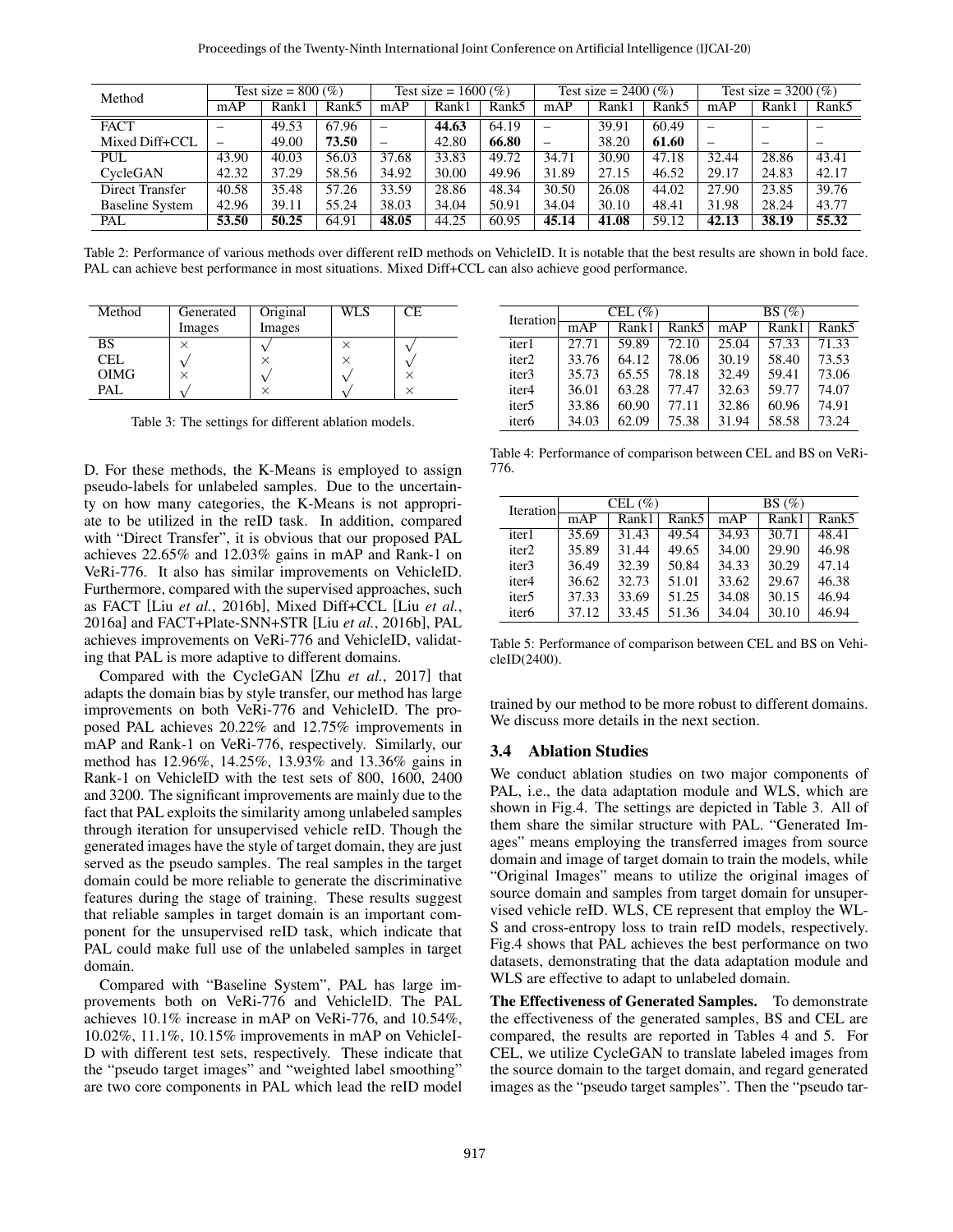<span id="page-5-0"></span>

Figure 3: CMC curves of several typical methods on VehicleID. From the curves, it is obvious that better results could be achieved when the model is tested on the different datasets, which demonstrates PAL is effective for different test sets.

<span id="page-5-2"></span>

| Iteration         |       | OIMG $(\%)$ |       | BS(%) |       |                   |  |
|-------------------|-------|-------------|-------|-------|-------|-------------------|--|
|                   | mAP   | Rank1       | Rank5 | mAP   | Rank1 | Rank <sub>5</sub> |  |
| iter1             | 28.61 | 60.90       | 74.19 | 25.04 | 57.33 | 71.33             |  |
| iter <sub>2</sub> | 30.11 | 62.09       | 75.32 | 30.19 | 58.40 | 73.53             |  |
| iter3             | 30.52 | 61.02       | 74.43 | 32.49 | 59.41 | 73.06             |  |
| iter4             | 32.51 | 63.70       | 76.16 | 32.63 | 59.77 | 74.07             |  |
| iter <sub>5</sub> | 33.90 | 65.19       | 76.34 | 32.86 | 60.96 | 74.91             |  |
| iter <sub>6</sub> | 37.33 | 67.69       | 79.02 | 31.94 | 58.58 | 73.24             |  |

Table 6: Performance of comparison between OIMG and BS on VeRi-776.

get samples" are combined with the images in the target domain to train the reID model. Both CEL and BS are trained by cross-entropy loss. According to the last iteration, compared with BS, the mAP of CEL increases by 2.09% on VeRi-776. Besides that, it also rises to 37.12% and 33.45% in mAP and Rank-1 on VehicleID, demonstrating that the generated images learned the important style information from the target domain, which narrow down the domain gap.

The Effectiveness of WLS. We compare BS with OIMG to validate the effectiveness of the WLS. Tables [6](#page-5-2) and [7](#page-5-3) show the comparisons on VeRi-776 and VehicleID, where the proposed WLS achieves better performance than cross-entropy loss. According to the last iteration, compared with the BS, the mAP and Rank-1 accuracy increased by 5.39% and 9.11% on VeRi-776 for OIMG, respectively. The similar conclusions hold on VehicleID, which indicates that the WLS loss has better generation ability to achieve discriminative representation during the stage of training.

<span id="page-5-1"></span>

Figure 4: The Comparison Results. (a), (b), (c) are the mAP, Rank-1 and Rank-5 of four comparison methods on VeRi-776. (d), (e), (f) are the results of four comparison methods in every iteration on VehicleID, respectively.

<span id="page-5-3"></span>

| <b>Iteration</b>  |       | OIMG $(\%)$ |       | $BS(\%)$ |       |       |  |
|-------------------|-------|-------------|-------|----------|-------|-------|--|
|                   | mAP   | Rank1       | Rank5 | mAP      | Rank1 | Rank5 |  |
| iter1             | 35.45 | 31.19       | 48.95 | 34.93    | 30.71 | 48.41 |  |
| iter <sub>2</sub> | 34.48 | 30.26       | 48.25 | 34.00    | 29.90 | 46.98 |  |
| iter <sub>3</sub> | 34.94 | 30.74       | 48.93 | 34.33    | 30.29 | 47.14 |  |
| iter4             | 35.22 | 31.20       | 48.66 | 33.62    | 29.67 | 46.38 |  |
| iter <sub>5</sub> | 34.48 | 30.35       | 48.21 | 34.08    | 30.15 | 46.94 |  |
| iter <sub>6</sub> | 38.95 | 34.90       | 52.69 | 34.04    | 30.10 | 46.94 |  |

Table 7: Performance of comparison between OIMG and BS on VehicleID (2400).

## 4 Conclusion

In this paper, we propose an unsupervised vehicle reID framework, named PAL, which iteratively updates the feature learning model and estimates pseudo labels for unlabeled data for target domain adaptation. The extensive experiments of the developed algorithm has been carried out over benchmark datasets for Vehicle Re-id. It can be observed from the results that compared with other existing unsupervised methods, PAL could achieve superior performance, and even achieve better performance than some typical supervised models.

### Acknowledgments

This work was supported in part by the National Key Research and Development Program of China under grant 2018YFB0804205, by the National Natural Science Foundation of China Grant 61806035, U1936217, 61370142, 61272368, 61672365, 61732008 and 61725203, China Postdoctoral Science Foundation 3620080307, by the Dalian Science and Technology Innovation Fund 2019J11CY001, by the Fundamental Research Funds for the Central Universities Grant 3132016352, by the Liaoning Revitalization Talents Program, XLYC1908007.